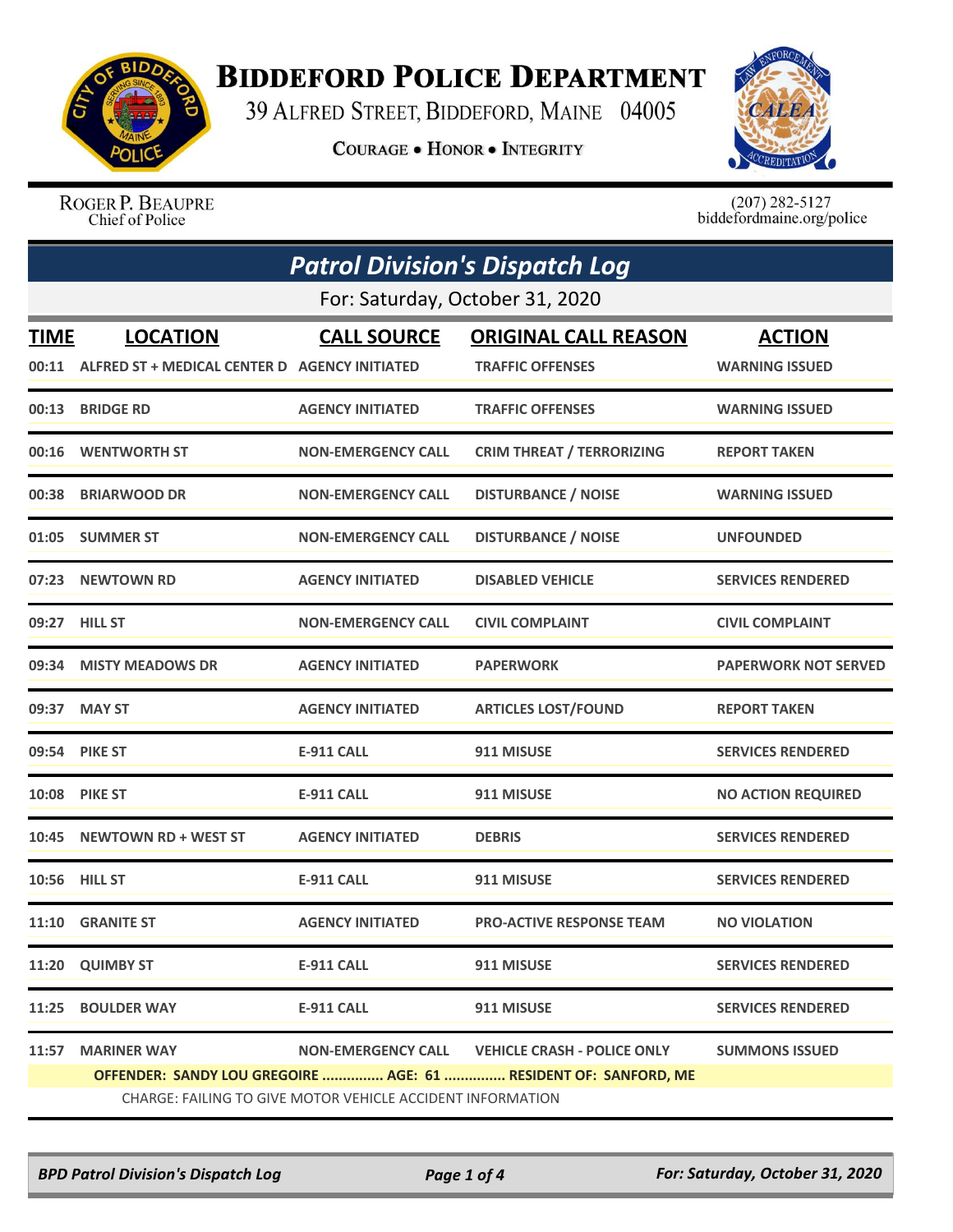| <b>TIME</b> | <b>LOCATION</b><br>12:25 ALFRED ST | <b>CALL SOURCE</b><br><b>NON-EMERGENCY CALL</b> | <b>ORIGINAL CALL REASON</b><br><b>RADIO PROBLEM</b> | <b>ACTION</b><br><b>SERVICES RENDERED</b> |
|-------------|------------------------------------|-------------------------------------------------|-----------------------------------------------------|-------------------------------------------|
|             | 12:36 PROSPECT ST + WEST ST        | <b>E-911 CALL</b>                               | <b>DISTURBANCE / NOISE</b>                          | <b>NEGATIVE CONTACT</b>                   |
| 12:40       | <b>BACON ST</b>                    | <b>NON-EMERGENCY CALL</b>                       | <b>ARTICLES LOST/FOUND</b>                          | <b>SERVICES RENDERED</b>                  |
|             | 12:53 ALFRED ST + MAINE TPKE       | <b>NON-EMERGENCY CALL</b>                       | <b>SUSPICION</b>                                    | <b>NEGATIVE CONTACT</b>                   |
|             | 13:22 POOL ST + DECARY RD          | <b>AGENCY INITIATED</b>                         | <b>TRAFFIC OFFENSES</b>                             | <b>WARNING ISSUED</b>                     |
|             | 13:31 WENTWORTH ST                 | <b>RADIO</b>                                    | <b>PARKING COMPLAINT</b>                            | <b>SERVICES RENDERED</b>                  |
|             | 13:33 WENTWORTH ST                 | <b>RADIO</b>                                    | <b>PARKING COMPLAINT</b>                            | <b>SERVICES RENDERED</b>                  |
|             | 13:36 WENTWORTH ST                 | <b>RADIO</b>                                    | <b>PARKING COMPLAINT</b>                            | <b>SERVICES RENDERED</b>                  |
|             | 13:38 MASON ST                     | <b>RADIO</b>                                    | <b>PARKING COMPLAINT</b>                            | <b>SERVICES RENDERED</b>                  |
| 13:40       | <b>MASON ST</b>                    | <b>RADIO</b>                                    | <b>PARKING COMPLAINT</b>                            | <b>SERVICES RENDERED</b>                  |
|             | 13:53 WENTWORTH ST                 | <b>AGENCY INITIATED</b>                         | <b>PAPERWORK</b>                                    | <b>PAPERWORK NOT SERVED</b>               |
|             | 13:57 SPRUCE ST                    | <b>E-911 CALL</b>                               | 911 MISUSE                                          | <b>SERVICES RENDERED</b>                  |
|             | 14:00 ELM ST                       | <b>E-911 CALL</b>                               | <b>CHECK WELFARE</b>                                | <b>TRANSPORT TO HOSPITAL</b>              |
|             | 14:20 CLARENDON ST                 | <b>NON-EMERGENCY CALL</b>                       | <b>PARKING COMPLAINT</b>                            | <b>GONE ON ARRIVAL</b>                    |
| 14:36       | <b>MEDICAL CENTER DR</b>           | <b>E-911 CALL</b>                               | 911 MISUSE                                          | <b>DISPATCH HANDLED</b>                   |
|             | 14:44 HILLS BEACH RD               | <b>E-911 CALL</b>                               | 911 MISUSE                                          | <b>SERVICES RENDERED</b>                  |
|             | 14:49 PIKE ST + WATER ST           | <b>NON-EMERGENCY CALL</b>                       | <b>ROAD HAZARD</b>                                  | <b>SERVICES RENDERED</b>                  |
|             | 14:56 GRANITE ST                   | <b>NON-EMERGENCY CALL</b>                       | <b>MENTAL ILLNESS CASES</b>                         | <b>SERVICES RENDERED</b>                  |
|             | 15:31 HILLS BEACH RD               | <b>AGENCY INITIATED</b>                         | <b>TRAFFIC OFFENSES</b>                             | <b>WARNING ISSUED</b>                     |
|             | 15:43 ALFRED ST                    | <b>WALK-IN AT STATION</b>                       | <b>ASSIST CITIZEN</b>                               | <b>SERVICES RENDERED</b>                  |
|             | 16:09 SOUTH ST                     | <b>NON-EMERGENCY CALL</b>                       | <b>ALL OTHER</b>                                    | <b>SERVICES RENDERED</b>                  |
|             | 16:30 MILE STRETCH RD + ELPHIS ST  | <b>AGENCY INITIATED</b>                         | <b>TRAFFIC OFFENSES</b>                             | <b>WARNING ISSUED</b>                     |
|             | 16:48 ALFRED ST                    | <b>AGENCY INITIATED</b>                         | <b>TRAFFIC OFFENSES</b>                             | <b>VSAC ISSUED</b>                        |
|             | 17:07 ALFRED ST                    | <b>AGENCY INITIATED</b>                         | <b>TRAFFIC OFFENSES</b>                             | <b>WARNING ISSUED</b>                     |
|             | $17:26$ MAIN ST                    | E-911 CALL                                      | <b>THEFT</b>                                        | <b>REPORT TAKEN</b>                       |

*BPD Patrol Division's Dispatch Log Page 2 of 4 For: Saturday, October 31, 2020*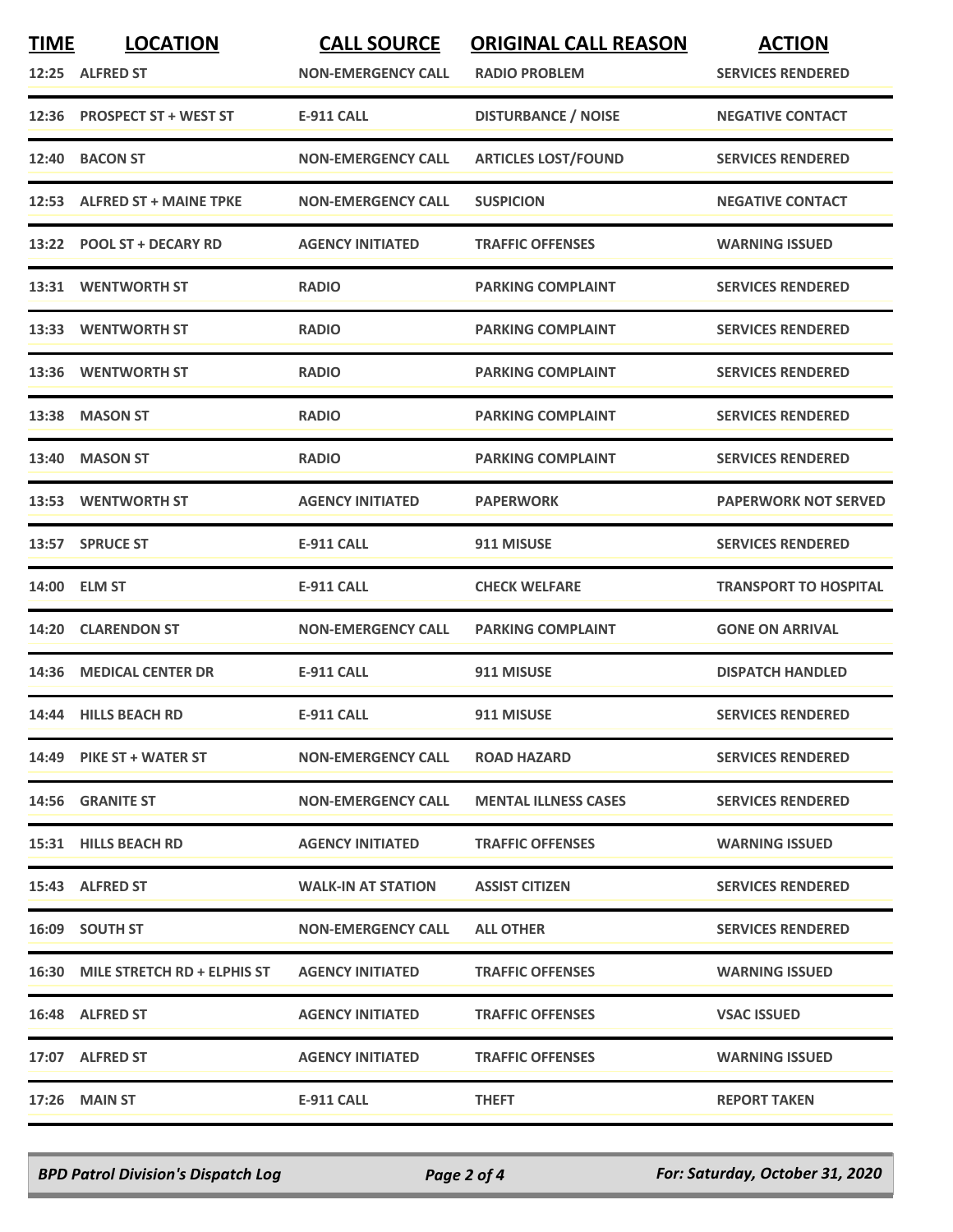| <b>TIME</b> | <b>LOCATION</b><br>17:28 ALFRED ST + MARINER WAY | <b>CALL SOURCE</b><br><b>E-911 CALL</b>                 | <b>ORIGINAL CALL REASON</b><br>911 MISUSE                                                                       | <b>ACTION</b><br><b>WARNING ISSUED</b> |
|-------------|--------------------------------------------------|---------------------------------------------------------|-----------------------------------------------------------------------------------------------------------------|----------------------------------------|
|             | 17:29 POOL ST                                    | <b>AGENCY INITIATED</b>                                 | <b>TRAFFIC OFFENSES</b>                                                                                         | <b>WARNING ISSUED</b>                  |
|             | 17:49 POOL ST                                    | <b>AGENCY INITIATED</b>                                 | <b>TRAFFIC OFFENSES</b>                                                                                         | <b>WARNING ISSUED</b>                  |
|             | 18:08 ALFRED ST + ANDREWS RD                     | <b>AGENCY INITIATED</b>                                 | <b>TRAFFIC OFFENSES</b>                                                                                         | <b>WARNING ISSUED</b>                  |
|             | 18:16 POOL ST                                    | <b>AGENCY INITIATED</b>                                 | <b>TRAFFIC OFFENSES</b>                                                                                         | <b>WARNING ISSUED</b>                  |
|             | 18:22 ALFRED ST                                  | <b>AGENCY INITIATED</b>                                 | <b>TRAFFIC OFFENSES</b>                                                                                         | <b>WARNING ISSUED</b>                  |
|             | 18:24 POOL ST                                    | <b>AGENCY INITIATED</b>                                 | <b>TRAFFIC OFFENSES</b>                                                                                         | <b>WARNING ISSUED</b>                  |
|             | 18:25 GRANITE ST + COTTAGE ST                    | <b>AGENCY INITIATED</b>                                 | <b>TRAFFIC OFFENSES</b>                                                                                         | <b>WARNING ISSUED</b>                  |
|             | 18:33 POOL ST                                    | <b>AGENCY INITIATED</b>                                 | <b>TRAFFIC OFFENSES</b>                                                                                         | <b>WARNING ISSUED</b>                  |
|             | 18:36 ALFRED ST + LETELLIER LN                   | <b>AGENCY INITIATED</b>                                 | <b>TRAFFIC OFFENSES</b>                                                                                         | <b>WARNING ISSUED</b>                  |
|             | 18:40 SULLIVAN ST                                | <b>NON-EMERGENCY CALL</b>                               | <b>DISTURBANCE / NOISE</b>                                                                                      | <b>SERVICES RENDERED</b>               |
|             | 18:58 ALFRED ST                                  | <b>AGENCY INITIATED</b>                                 | <b>PAPERWORK</b>                                                                                                | <b>SERVICES RENDERED</b>               |
| 19:15       | <b>GRAHAM ST + FOGG AVE</b>                      | <b>AGENCY INITIATED</b>                                 | <b>TRAFFIC OFFENSES</b>                                                                                         | <b>WARNING ISSUED</b>                  |
|             | 19:32 LINCOLN ST                                 | CHARGE: FAILING TO MAKE ORAL OR WRITTEN ACCIDENT REPORT | NON-EMERGENCY CALL VEHICLE CRASH - HIT AND RUN<br>OFFENDER: ARTHUR D SMITH  AGE: 65  RESIDENT OF: BIDDEFORD, ME | <b>SUMMONS ISSUED</b>                  |
|             | 19:42 ALFRED ST                                  | <b>NON-EMERGENCY CALL</b>                               | <b>DISTURBANCE / NOISE</b>                                                                                      | <b>UNFOUNDED</b>                       |
|             | 19:43 LINCOLN ST + MAIN ST                       | <b>AGENCY INITIATED</b>                                 | <b>TRAFFIC OFFENSES</b>                                                                                         | <b>WARNING ISSUED</b>                  |
|             | 20:09 ALFRED ST                                  | <b>NON-EMERGENCY CALL</b>                               | <b>TRESPASSING</b>                                                                                              | <b>FIELD INTERVIEW</b>                 |
|             | 20:13 ALFRED ST + RAY ST                         | <b>AGENCY INITIATED</b>                                 | <b>CHECK WELFARE</b>                                                                                            | <b>SERVICES RENDERED</b>               |
|             | 20:13 POOL ST                                    | <b>AGENCY INITIATED</b>                                 | <b>SUSPICION</b>                                                                                                | <b>SERVICES RENDERED</b>               |
|             | 20:19 PIKE ST + WATER ST                         | <b>E-911 CALL</b>                                       | <b>THEFT</b>                                                                                                    | <b>REPORT TAKEN</b>                    |
|             | 20:24 ALFRED ST                                  | <b>E-911 CALL</b>                                       | <b>HARASSMENT</b>                                                                                               | <b>SERVICES RENDERED</b>               |
|             | 20:28 OCEAN AVE + SIXTH ST                       | <b>AGENCY INITIATED</b>                                 | <b>ALL OTHER</b>                                                                                                | <b>SERVICES RENDERED</b>               |
|             | 20:36 WENTWORTH ST                               | E-911 CALL                                              | <b>MEDICAL W/ ASSIST</b>                                                                                        | <b>NO TRANSPORT</b>                    |
|             | 20:40 ALFRED ST                                  | <b>NON-EMERGENCY CALL</b>                               | <b>FIREFIGHTER CALLBACK</b>                                                                                     | <b>NO ACTION REQUIRED</b>              |

*BPD Patrol Division's Dispatch Log Page 3 of 4 For: Saturday, October 31, 2020*